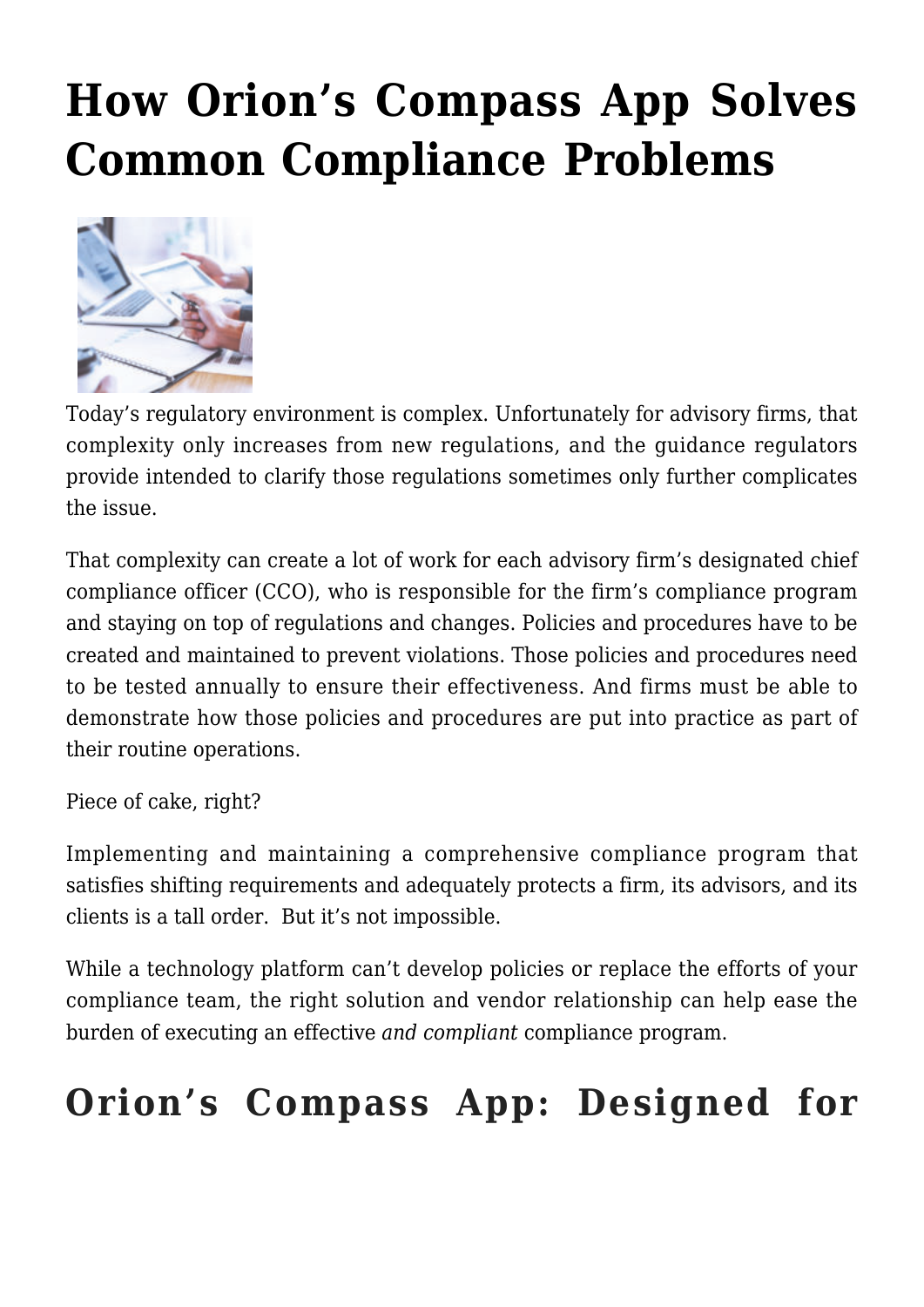## **Compliance Professionals**

Orion's new Compass app has been designed to become the desktop for our clients' compliance officers, giving teams the dashboard they need to better track and manage their compliance efforts.

Located in the Orion Connect portfolio accounting platform, Compass contains a suite of capabilities necessary to implement and execute a robust compliance program. And because it's powered by a firm's data that's already stored in Orion, it delivers the detailed information you need to make the most knowledgeable decisions and effectively execute your program.

## **What You'll Find in the Compass App**

The Compass app has launched with two main tools, the Audit tool and Compliance Corner, as well as an integration with LexisNexis to support automated client screening for known money launderers.

**Audit** will play an important role in your next regulatory exam because it makes the collection of data from Orion and its integration partners simple and streamlines an otherwise time-consuming and manual process.

Audit allows you to:

- Quickly and efficiently gather and track regulatory production in one easy to use location
- Conduct a mock audit of your business and verify compliance with the requirements long before you receive an audit letter

The Audit tool can also be used to conduct quick routine audits of various areas throughout your organization—like your Form ADV, Sub-advisory contracts, client lists, ten most profitable investment decisions, and more—in support of your Compliance Rule obligations.

 $\pmb{\times}$ 

**Compliance Corner** retains the best of the functionality of Orion's previous compliance solution, including providing access to important regulatory documents, as well as the ability to run data queries to assist in populating Form